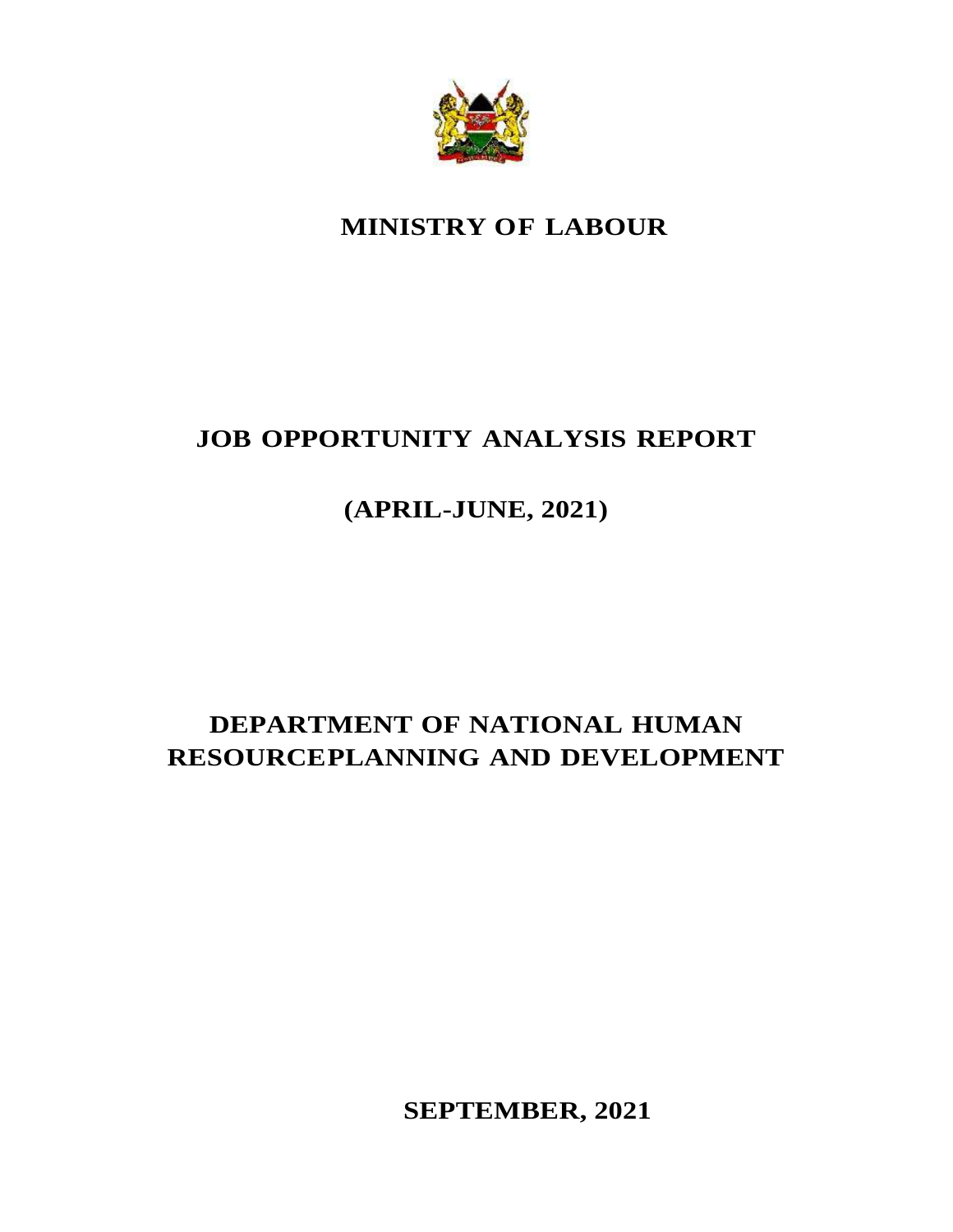## <span id="page-1-0"></span>**TABLE OF CONTENTS**

| 1.0                                                                                 |
|-------------------------------------------------------------------------------------|
| 2.0                                                                                 |
| 3.0                                                                                 |
| 3.1                                                                                 |
| 3.2                                                                                 |
| Use of Kenya National Occupational Classification Standard (KNOCS) 2<br>3.2.1       |
| 3.2.2                                                                               |
| Use of International Standard Classification of Education (ISCED)  3<br>3.2.3       |
| 3.3                                                                                 |
| 4.0                                                                                 |
| 4.1.                                                                                |
| 4.2.                                                                                |
| 4.3.                                                                                |
|                                                                                     |
| 4.6. Vacancies by Occupation and Educational Award  Error! Bookmark not<br>defined. |
| 5.0.                                                                                |
| 5.1.                                                                                |
| 5.2.                                                                                |
| 6.0.                                                                                |
| 7.0.                                                                                |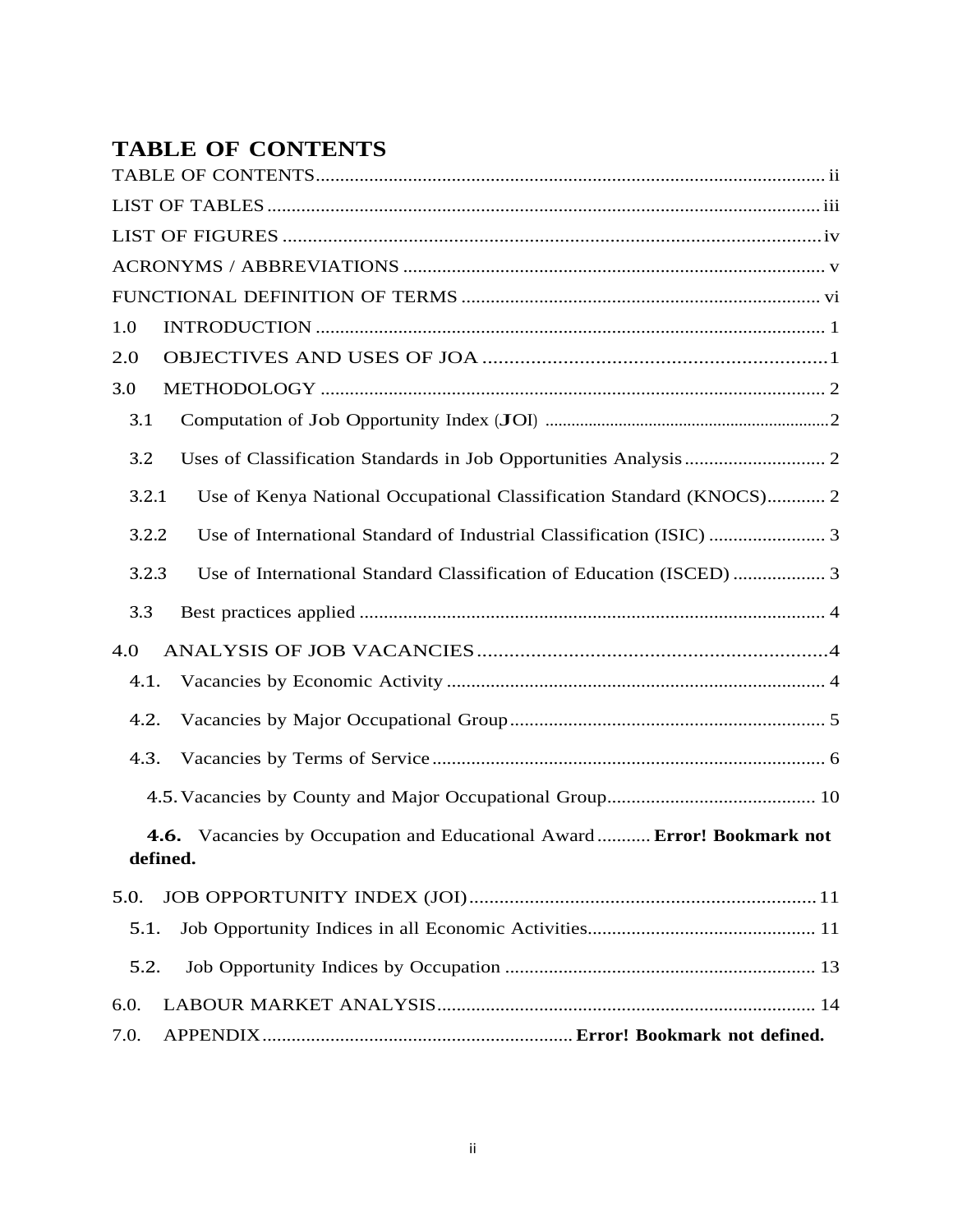## <span id="page-2-0"></span>**LIST OF TABLES**

| TABLE 2: VACANCIES BY MAJOR OCCUPATIONAL GROUP ERROR! BOOKMARK NOT                |  |
|-----------------------------------------------------------------------------------|--|
| DEFINED.                                                                          |  |
| TABLE 3: NUMBER OF VACANCIES BY SKILL AREA AND SKILL LEVEL <b>ERROR! BOOKMARK</b> |  |
| <b>NOT DEFINED.</b>                                                               |  |
|                                                                                   |  |
|                                                                                   |  |
| TABLE 1A: DISTRIBUTION OF VACANCIES BY ECONOMIC ACTIVITY ERROR! BOOKMARK          |  |
| <b>NOT DEFINED.</b>                                                               |  |
| TABLE 2A: VACANCIES BY MAJOR AND MINOR OCCUPATIONAL GROUP <b>ERROR!</b>           |  |
| <b>BOOKMARK NOT DEFINED.</b>                                                      |  |
| TABLE 3A: VACANCIES BY SKILL AREA AND LEVEL ERROR! BOOKMARK NOT DEFINED.          |  |
| TABLE 4A: VACANCIES BY COUNTY AND MAJOR OCCUPATIONAL GROUP <b>ERROR!</b>          |  |
| <b>BOOKMARK NOT DEFINED.</b>                                                      |  |
| TABLE 5A: DISTRIBUTION OF OCCUPATIONAL GROUP AND EDUCATIONAL AWARDERROR!          |  |
| <b>BOOKMARK NOT DEFINED.</b>                                                      |  |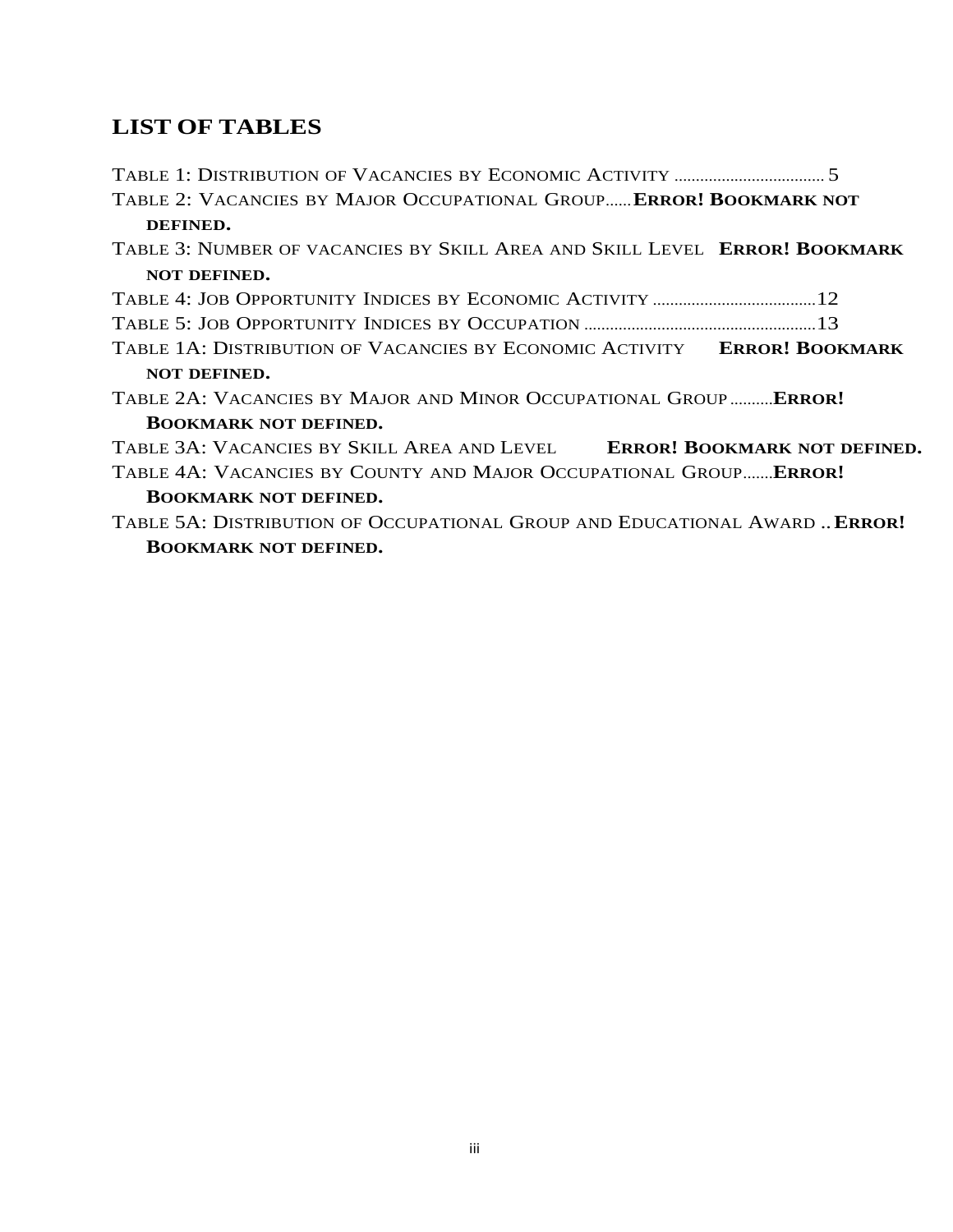## <span id="page-3-1"></span><span id="page-3-0"></span>**ACRONYMS / ABBREVIATIONS**

**ISIC** - International Standard Industrial Classification of All Economic Activities

**ISCED** - International Standard Classification of Education

**ILO**- International Labour Organization

- **JOI** Job Opportunity Index
- **JOA** Job Opportunity Analysis
- **KNOCS** Kenya National Occupational Classification Standard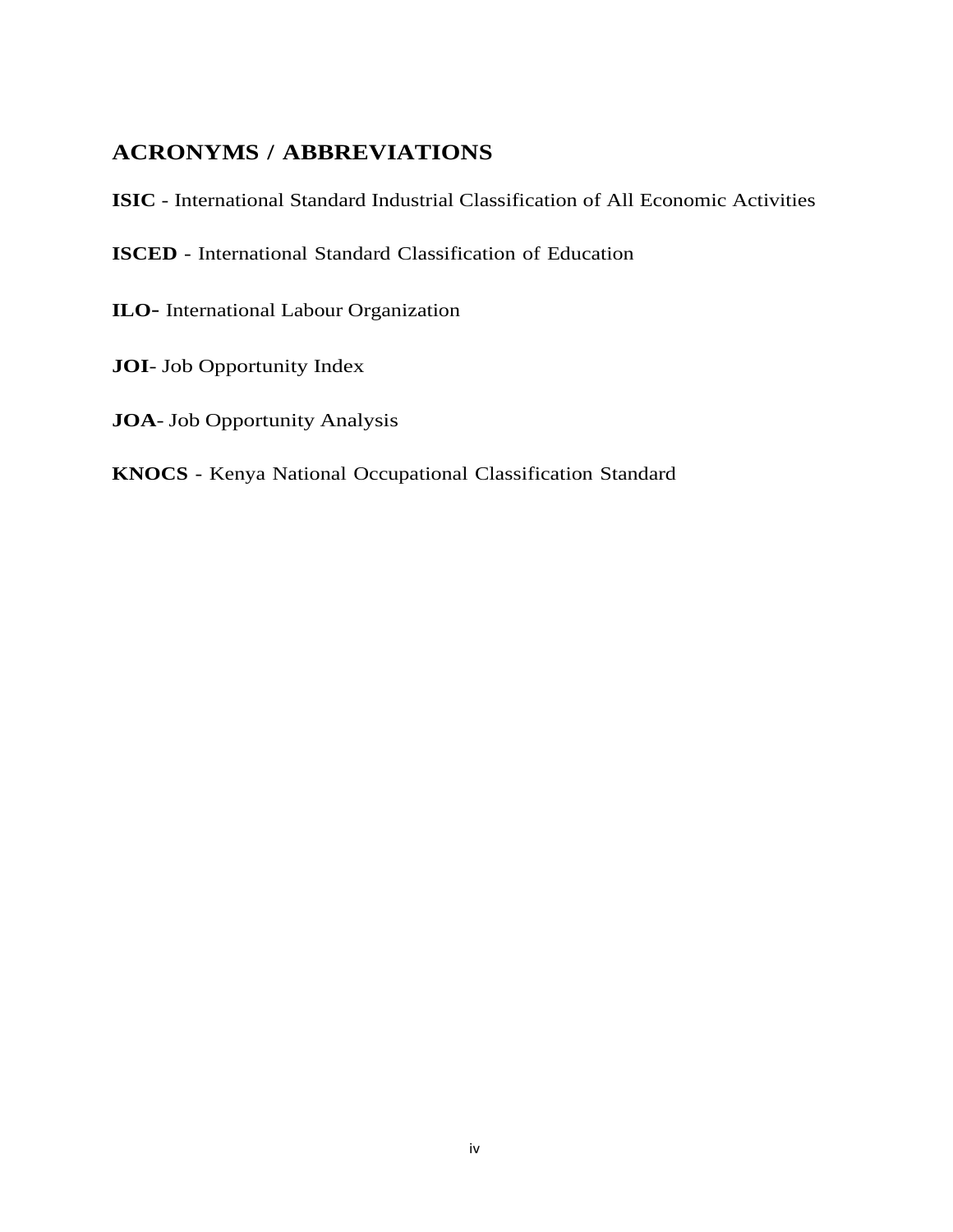## <span id="page-4-0"></span>**FUNCTIONAL DEFINITION OF TERMS**

**Award**- is a certificate granted on the basis of a formal educational assessment that is regulated and has external quality assurance.

**Basic General Programmes**- This defines a broad group/field of education which includes the following: pre-primary, elementary, primary and secondary school.

**Decent Work-** Entails opportunities for work that is productive and delivers a fair income, security in the workplace and social protection for personal development and social integration, freedom of people to express their views, organize and participate in the decisions that affect their lives and equality of opportunity and treatment for all women and men ( ILO).

**Field of Education-** defined in International Standard Classification of Education (ISCED) as the subject matter taught in an education programme.

**ISIC** – This is an international standard for industrial classification that classifies data according to kind of economic activity in the fields of production,employment, gross domestic product and other statistical areas

**ISCED** – This is an International Standard Classification of Education that classifies education programmes by their content using two main cross- classification variables: levels of education and fields of education.

**Job** - defined as a set of tasks or duties executed or meant to be executed by one person.

**Kenya National Occupational Classification Standard**- This is a Kenyan Standard that is used to classify workers into occupational categories for the purpose of collecting, calculating, or disseminating data modelled on the International Standard Classification of Occupations (ISCO).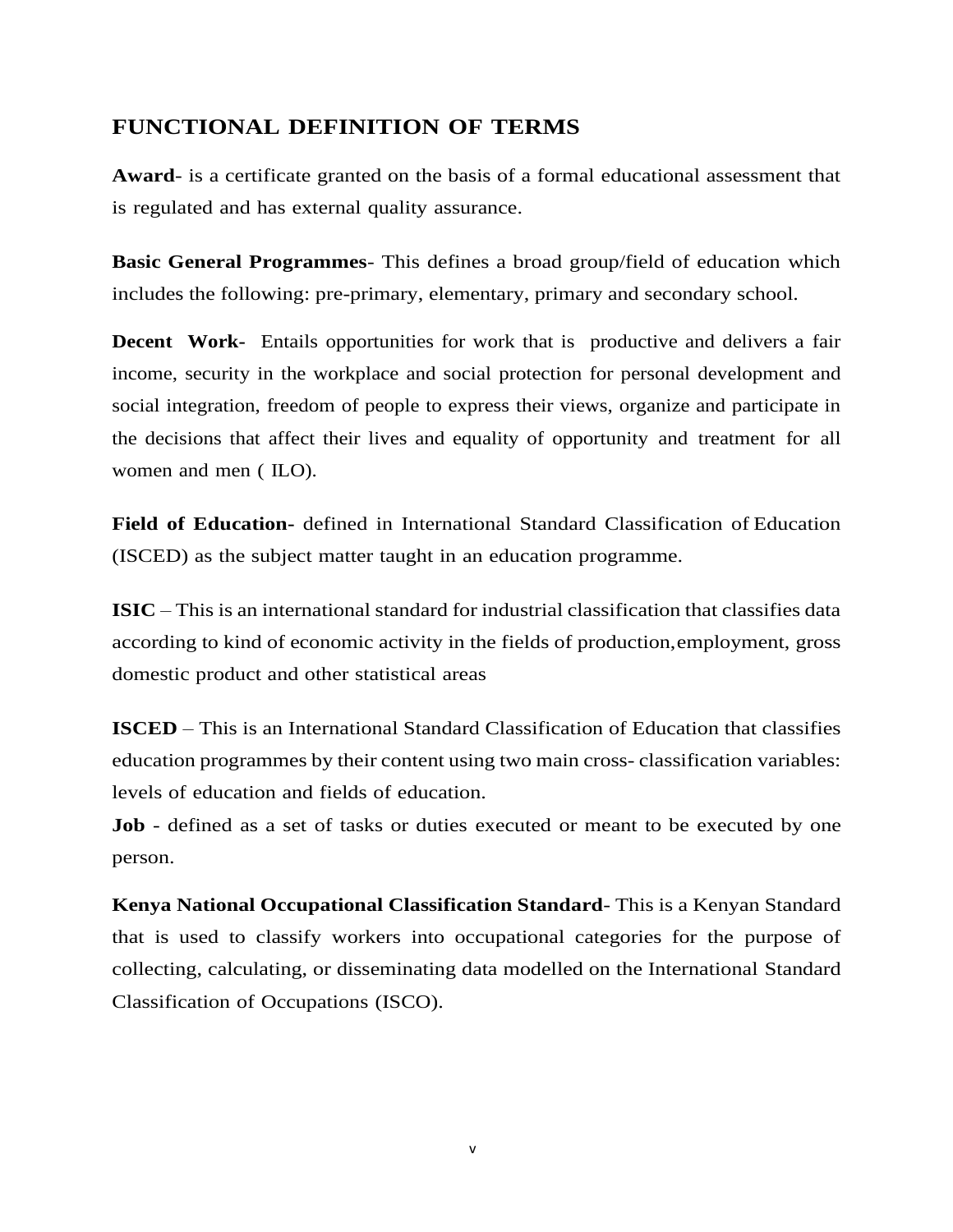**Major Occupational Groups**- Occupations are classified into 10 major groups, based on their similarity in terms of the skill levels and areas of specialization required for the jobs.

**Minor Occupational Groups** – this is a more detailed level of the classification structure within major occupational groups where occupations are aggregated into 225 minor groups. The jobs are more closely related in terms of skills and tasks.

**Occupation** - defined as a set of jobs which have the same main tasks and duties.

**Precarious Work-Refers to work that is permanent but employees are denied permanent** employee rights. These workers are subject to unstable employment, lower wages and more dangerous working conditions. They rarely receive social benefits and are often denied the right to join a union (ILO).

**Skill** –knowhow that gives a person the ability to carry out the tasks and duties of a given job.

**Mainstream Print Media**- refers to the daily and weekly newspapers that havea nationwide circulation and have the widest reach.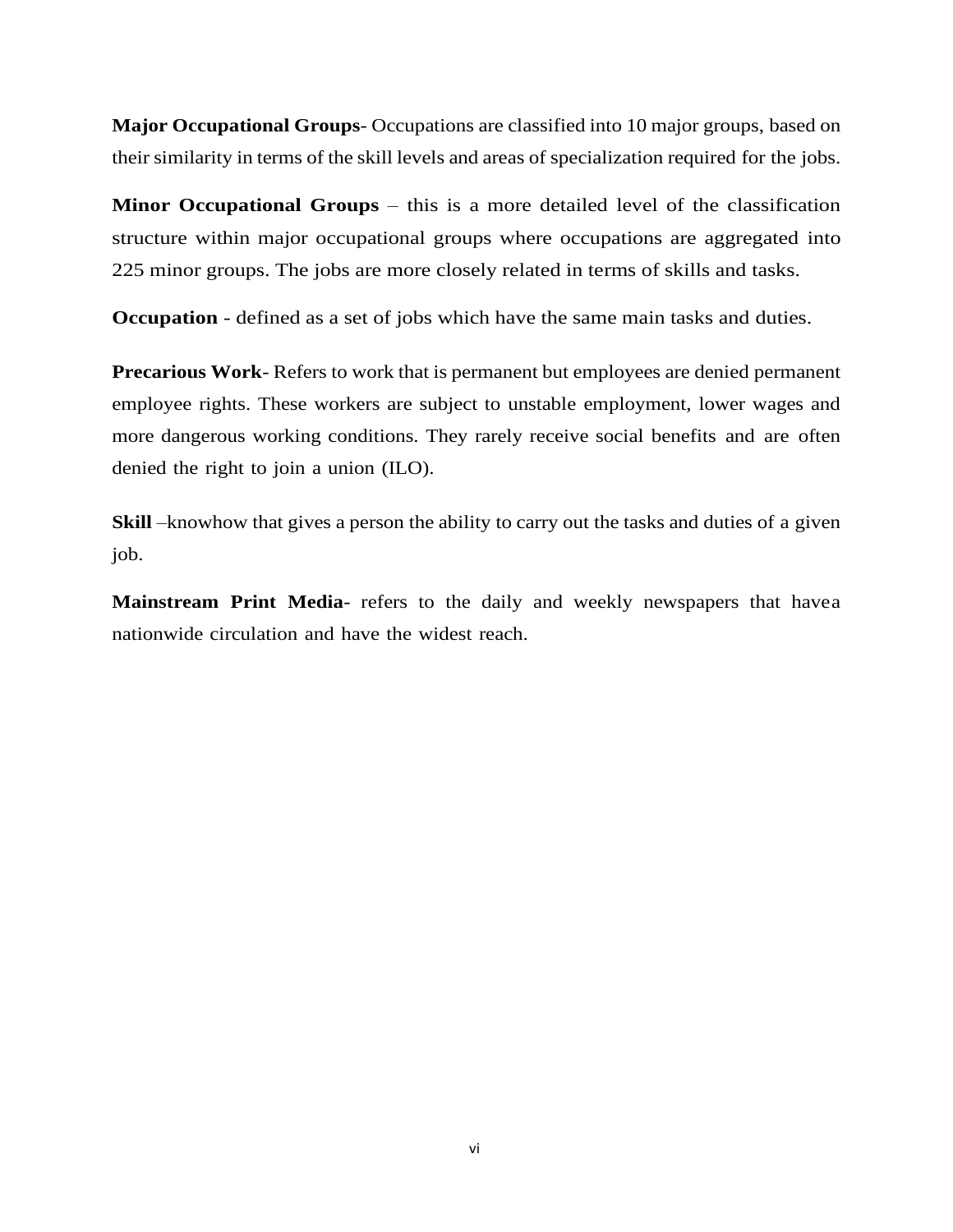## <span id="page-6-0"></span>**1.0 INTRODUCTION**

The Job Opportunity Analysis (JOA) report covers the period April to June, 2021 and presents an analysis of job opportunities advertised in the mainstream media during the reference period. This was for the purpose of credibility of data sources.

The findings presented include vacancies by economic sectors, occupational categories, skills requirements and regional distribution of the vacancies advertised.

## <span id="page-6-1"></span>**2.0 OBJECTIVES AND USES OF JOA**

The Job Opportunity Analysis (JOA) has a general objective of monitoring vacancies that occur in the economy and presenting that information in termsof the skills and other aspects pertaining to the vacancies reported. These include location (where the vacancy occurred), terms of service and economic sectors.

Job Opportunity Analysis involves the calculation of Job Opportunity Indices for various economic sectors and occupations. This will give an indication on the economic sectors and occupations where opportunities for jobs occurred withinthe period under review and the skills required. It will also provide trends in skill demands within the economy over time.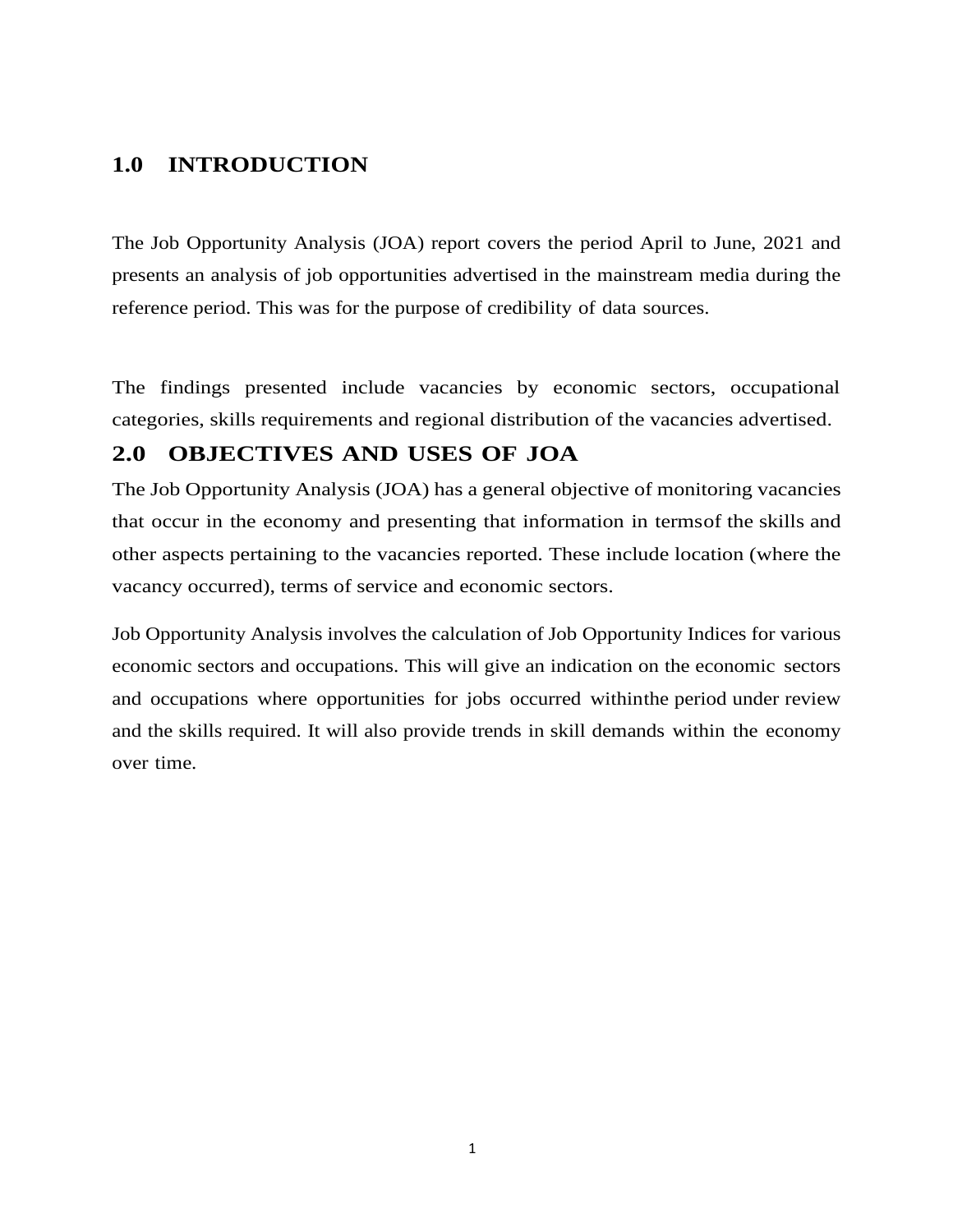## <span id="page-7-0"></span>**3.0 METHODOLOGY**

This Job Opportunities Analysis report for the months of April to June,2021 was done by recording job vacancies advertised daily in the mainstream print media namely the Daily Nation and the Standard. The vacancies that were not considered for this JOA were:

- Vacancies declared exclusively online
- Vacancies that were declared at the Public and Private Employment Bureaus For the purpose of this report, independent analysis was undertaken for each occupational category and economic activity bearing in mind the regional distribution of the vacancies advertised.

### <span id="page-7-1"></span>**3.1 Computation of Job Opportunity Index (JOI)**

The JOI was computed using unweighted simple index method with databetween January and March 2015 taken as the baseline.

#### <span id="page-7-2"></span>**3.2 Uses of Classification Standards in Job Opportunities Analysis**

In the analysis of the advertised jobs, the following classification standards havebeen used: Kenya National Occupational Classification Standard (KNOCS) International Standard of Industrial Classification (ISIC) and International Standard Classification of Education (ISCED).

### <span id="page-7-3"></span>**3.2.1 Use of Kenya National Occupational Classification Standard (KNOCS)**

The allocation of an occupational code using the Kenya National OccupationalClassification Standard (KNOCS) was done on the basis of the job title.

In Kenya, occupations are classified in a framework called Kenya National Occupational Classification Standard (KNOCS) which is designed mainly to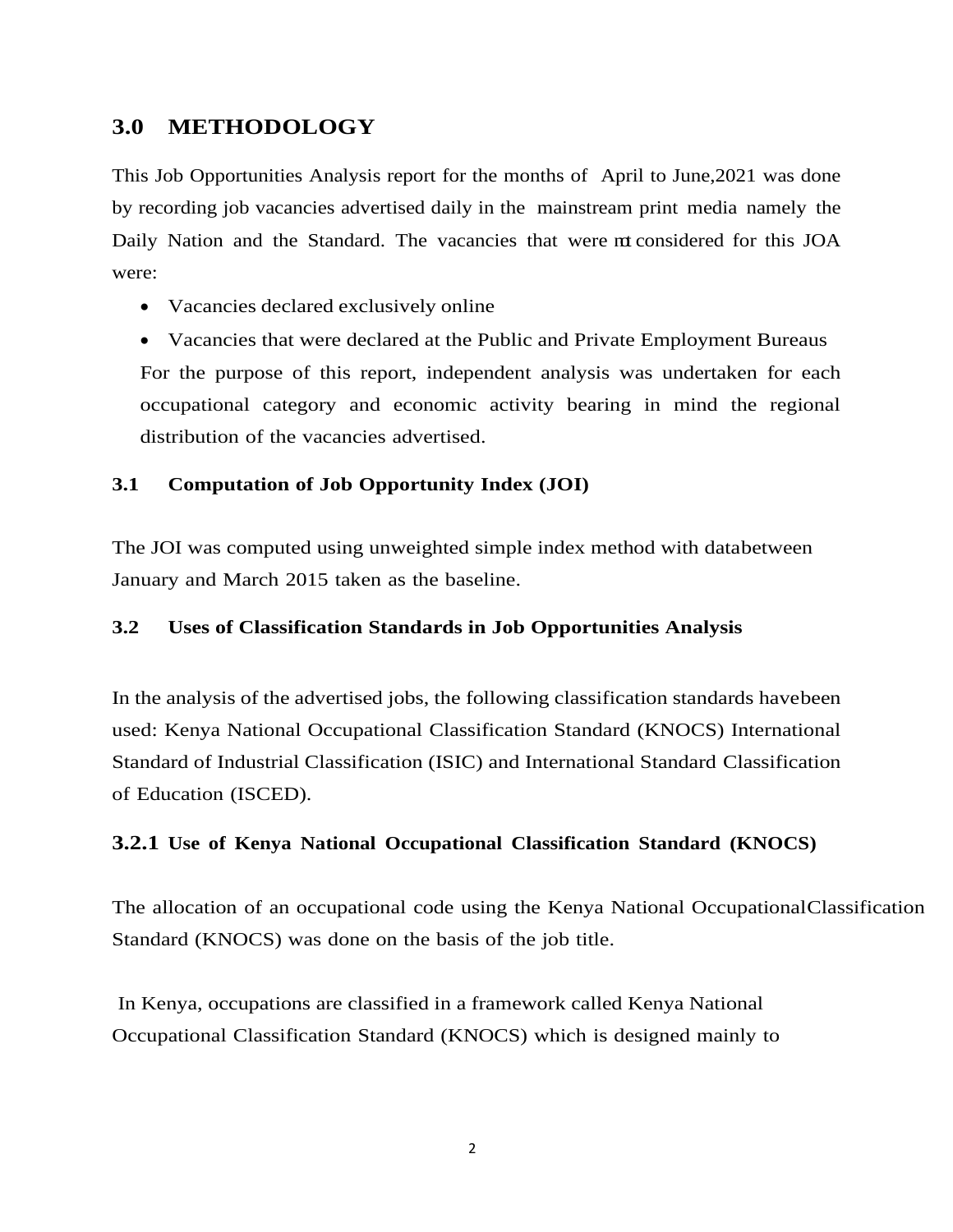facilitate statistical description and analysis of labour market information and other socioeconomic activities. KNOCS isstructured on a 5-digit coding system. The 5-digit coding system is such that the first and second digits of thecode refer to the major and submajor occupational group respectively. The third digit refers to the minor group, while the fourth and fifth digits refer to occupational titles. The document is categorized into 10 major groups, 54 sub- major groups, 225 minor groups and 1192 occupational titles. For Job Opportunity Index, KNOCS was used at major occupational and minor occupational groups.

#### <span id="page-8-0"></span>**3.2.2 Use of International Standard of Industrial Classification (ISIC)**

International Standard of Industrial Classification (ISIC Rev 4) is an ILO classification standard that disaggregates the economy into the more detailed levels of industries and industry groups, as well as the more aggregated levels of divisions and sections. It is used to examine particular industries or industry groups or to analyze the economy as a whole by disaggregating it to different levels of detail. For JOA, ISIC level 1 and 2 was adopted to classify economic activities as follows:

Level 1 – Broadly groups the economy into nine major activities and Level 2 further breaks the nine activities into 21 sub-groups.

#### <span id="page-8-1"></span>**3.2.3 Use of International Standard Classification of Education (ISCED)**

UNESCO developed and maintains an International Standard Classification of Education (ISCED) which is a statistical framework belonging to family of Economic and Social Classifications. This is a reference classification for organizing education programmes and related qualifications by levels and fields of education. ISCED categorizes field of education into Broad, Narrow and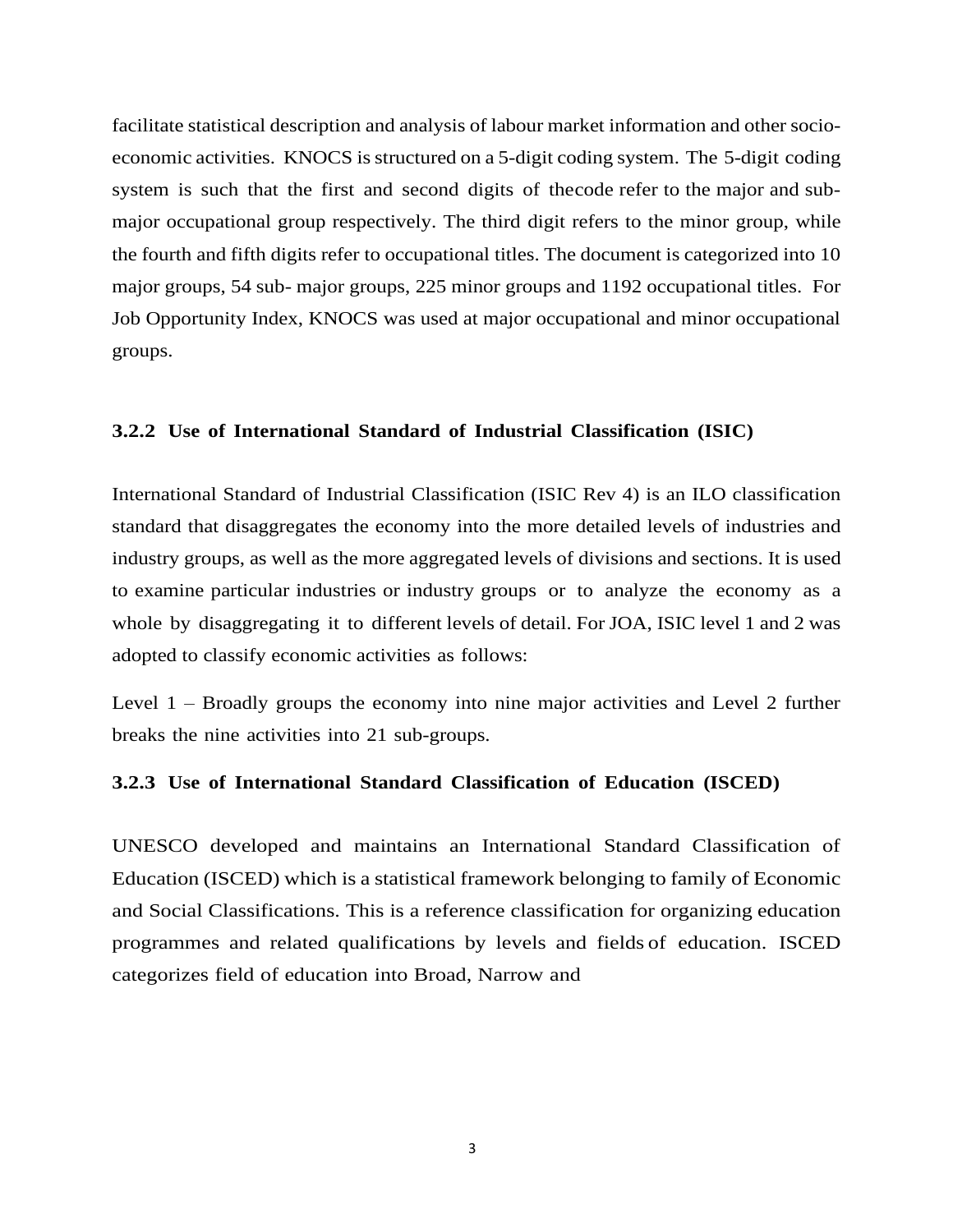Detailed categories. For JOA, ISCED has been used at Broad and Narrow categories.

#### <span id="page-9-0"></span>**3.3 Best practices applied**

In coming up with this report, the following best practices were adopted:

- $\Box$  Job opportunities were grouped using the national occupationalclassification Framework (KNOCS).
- $\Box$  Only vacancies declared in the mainstream newspapers were considered, for credibility
- <span id="page-9-1"></span> $\Box$  For comparability, International Classification Standards were used

#### **4.0 ANALYSIS OF JOB VACANCIES**

This section presents summaries on job vacancies in the period April to June, 2021. The summaries cover vacancies advertised by economic activity, major occupational group, terms of service, skill area, and level of education and by county. During the reference period, a total of **491** job openings were recorded.

#### <span id="page-9-2"></span>**4.1. Vacancies by Economic Activity**

Job opportunities occur within certain economic activities. Therefore, job openings within the respective economic activities must be monitored for employment creation and potential forecasting. In the analysis of vacancies by economic sectors, vacancies were grouped into 21 economic categories as per ISIC classification (rev4). Table 1 shows that Public Administration and Defense; Compulsory social security had highest number of job vacancies with 26.3 percent followed by Human health and Social work activities; Education at 17.5 and 13 percent respectively of the jobs advertised while Mining and Quarrying and Wholesale and retail trade; Repairs of motor Vehicles and motorcycles had the lowest number of vacancies at 0.2 percent each.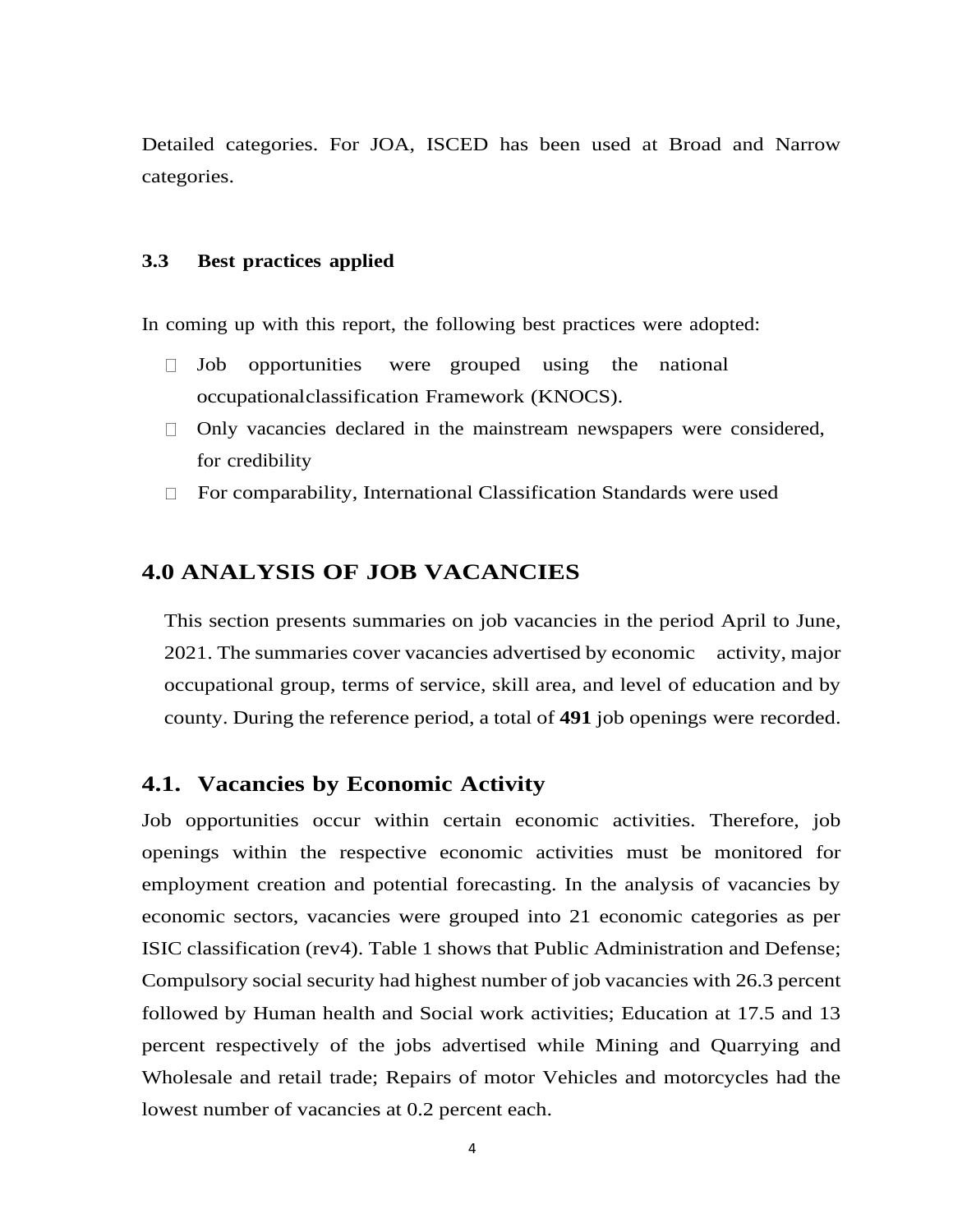<span id="page-10-1"></span>

| <b>Table 1: Distribution of Vacancies by Economic Activity</b> |  |  |  |
|----------------------------------------------------------------|--|--|--|
|----------------------------------------------------------------|--|--|--|

| <b>Economic sectors</b>                                       | <b>No of Vacancies</b> | $\frac{0}{0}$ |
|---------------------------------------------------------------|------------------------|---------------|
| Accommodation and food service activities                     | 17                     | 3.5           |
| Activities of Extraterritorial Organizations and bodies       | 9                      | 1.8           |
| Administrative and Support Service activities                 | 44                     | 9.0           |
| Agriculture, Forestry and Fishing                             | 8                      | 1.6           |
| Arts, Entertainment and Recreation                            | 6                      | 1.2           |
| Computer programming, consultancy and related activities      | 7                      | 1.4           |
| Construction                                                  | 3                      | 0.6           |
| Education                                                     | 64                     | 13.0          |
| Financial and Insurance activities                            | 33                     | 6.7           |
| Human health and Social work activities                       | 86                     | 17.5          |
| Information and communication                                 | 14                     | 2.9           |
| Manufacturing                                                 | 3                      | 0.6           |
| Mining and Quarrying                                          |                        | 0.2           |
| None                                                          | 3                      | 0.6           |
| Other service activities                                      | 12                     | 2.4           |
| Professional, scientific and technical activities             | $\overline{2}$         | 0.4           |
| Public Administration and Defense; Compulsory social security | 129                    | 26.3          |
| Real estate activities                                        | 6                      | 1.2           |
| Transportation and storage                                    | 36                     | 7.3           |
| Water supply, Sewerage, Waste management and Remediation      |                        |               |
| activities                                                    | 6                      | 1.2           |
| Wholesale and retail trade; Repairs of motor Vehicles and     |                        |               |
| motorcycles                                                   |                        | 0.2           |
| Total                                                         | 491                    | 100.0         |

### <span id="page-10-0"></span>**4.2. Vacancies by Major Occupational Group**

Table 2 presents the number of vacancies by Major Occupational Group. It can be observed that 44.2 percent of the job openings were in the Major Occupational Group of Professionals followed by Legislators, Administrators and Managers and Technicians and Associate Professionals Major Occupational group accounting for 27.3 and 8.8 percent of all vacancies advertised respectively. The rest of the occupations constituted less than 20 percent of the advertised jobs.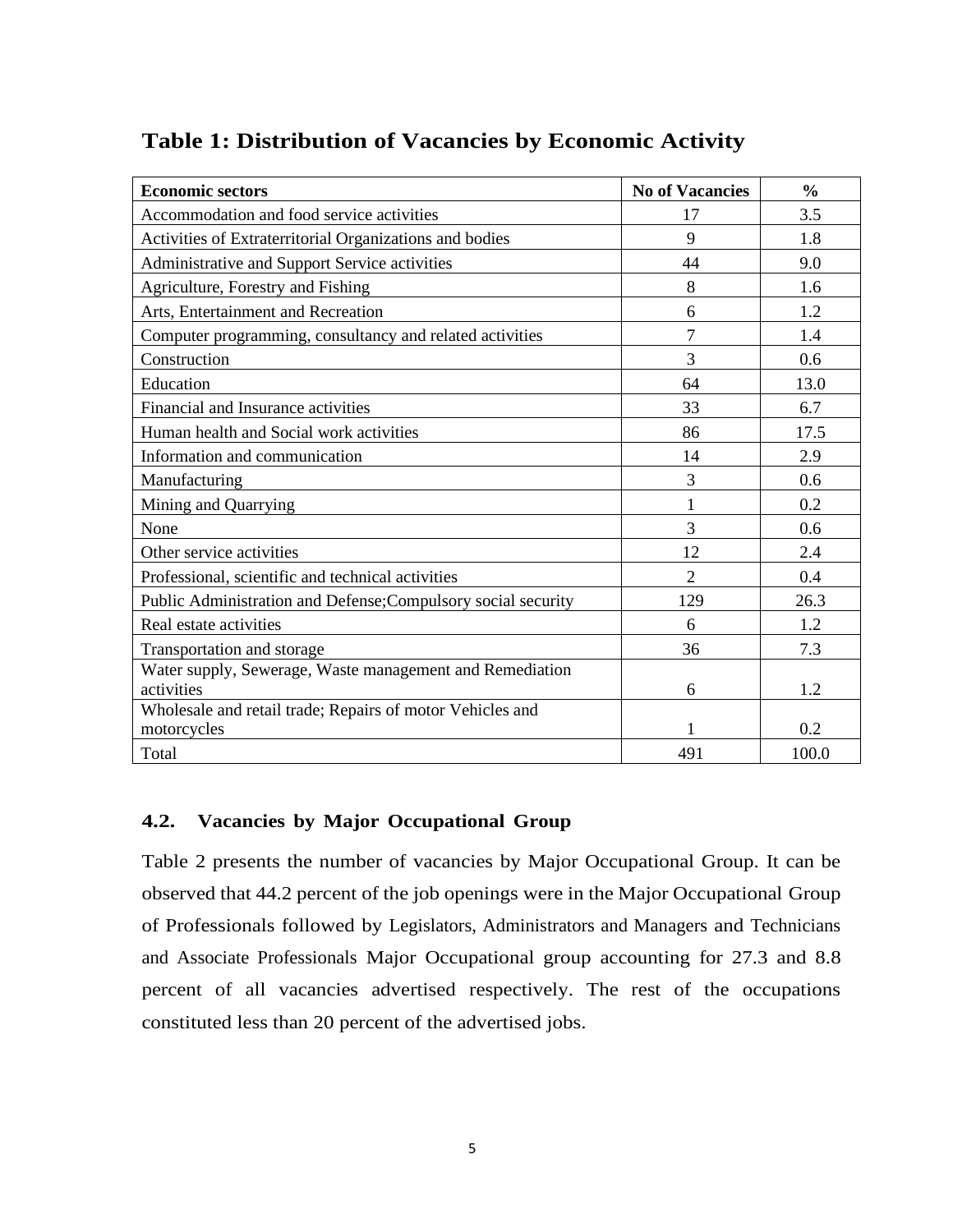#### **Table 2: Vacancies by Major Occupational Group**

| <b>Occupational major groups</b>                      | <b>No of Vacancies</b> | $\frac{0}{0}$ |
|-------------------------------------------------------|------------------------|---------------|
| Legislators, Administrators and Managers              | 134                    | 27.3          |
| Professionals                                         | 217                    | 44.2          |
| <b>Technicians and Associate Professionals</b>        | 43                     | 8.8           |
| Service Workers, Shop and Market Sales Workers        | 14                     | 2.9           |
| Skilled farm, fisheries, wildlife and related workers | 2                      | 0.4           |
| Craft and Related Trades Workers                      | 24                     | 4.9           |
| Plant and Machine Operator and Assemblers             | 37                     | 7.5           |
| Secretarial, Clerical Services and Related Workers    | 18                     | 3.7           |
| Elementary Occupations                                |                        | 0.2           |
| <b>Total</b>                                          | 491                    | 100.0         |

## <span id="page-11-0"></span>**4.3 Vacancies by Terms of Service**

One of the characteristics of decent work is sustainability and security of work. ILO identifies precarious work (casual, seasonal and temporary work) as percentage for all paid workers as an indicator in monitoring decent work. Monitoring terms of service is one of the major steps towards promoting decent work in Kenya. During the reference period, 49.1 percent of the advertised jobs were on contract terms while 8.4 percent were on permanent terms. Of all jobs advertised 41.8 percent were silent on the terms of engagement.

#### **Figure 3: Distribution of Vacancies by Terms of Service**

| <b>Terms of service</b> | <b>No of Vacancies</b> | $\frac{6}{9}$ |
|-------------------------|------------------------|---------------|
| Contract                | 241                    | 49.           |
| <b>Not Stated</b>       | 205                    | 41.8          |
| Permanent               | 41                     | 8.4           |
| Temporary               | ⌒<br>э                 | V.6           |
| <b>Total</b>            | 491                    | 100.0         |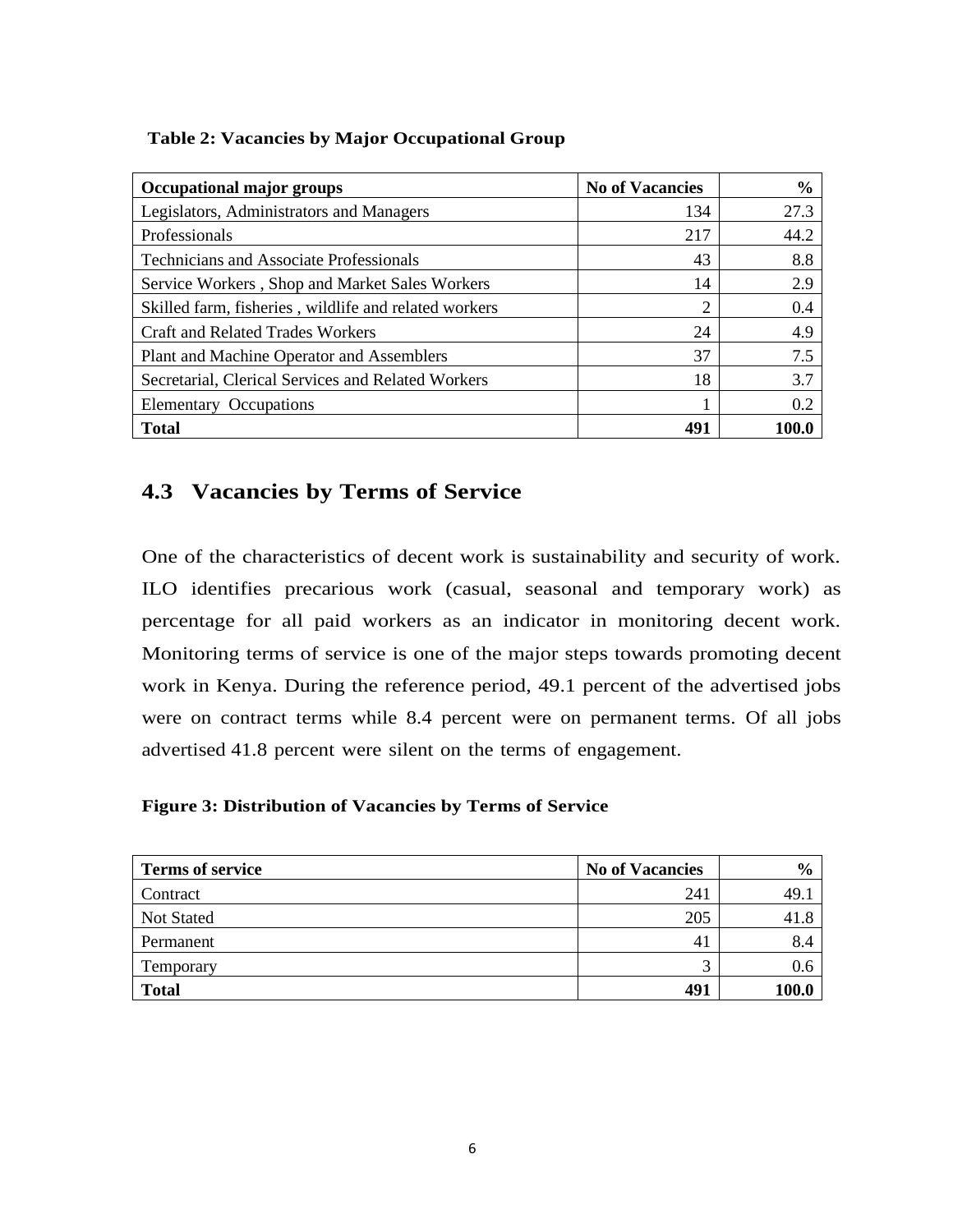#### **4.4. Vacancies by Skill Area and Level**

Table 4 provides information on skill levels demanded by employers. Out of the total jobs advertised, 42 percent required master's degree level of Education while 22.2 percent required applicants with bachelor's degree level of Education. It's also important to note that 7.7 percent of all the advertisement did not indicate the skill level required.

#### **Table 4 Distribution of Vacancies by Skill Level**

| <b>Skill level</b>      | <b>No of Vacancies</b> | $\frac{6}{9}$ |
|-------------------------|------------------------|---------------|
| <b>Bachelors Degree</b> | 109                    | 22.2          |
| Certificate             | 25                     | 5.1           |
| Diploma                 | 76                     | 15.5          |
| Doctorate(PhD)          | 4                      | 0.8           |
| Higher Diploma          | 31                     | 6.3           |
| Master's Degree         | 206                    | 42.0          |
| <b>Not Stated</b>       | 38                     | 7.7           |
| Post Graduate Diploma   | 1                      | 0.2           |
| <b>Totals</b>           | 491                    | 100.0         |

#### **4.5 Vacancies by Skill Area**

Table 5 provides information on vacancies by skill area as demanded by employers. Out of the total advertised jobs, 36 percent required applicants who had skills in Business and Administration, followed by Health at 18.1 percent while Engineering and engineering trades and Information and Communication Technologies (ICTs) accounted for 9.6 and 9.2 percent respectively. The skills areas with least demand in the labour market were in Agriculture, Environment, Humanities (except languages), Biological and related sciences and Personal services with 0.2 percent each.

#### **Table 5: Distribution of vacancies by skill Area**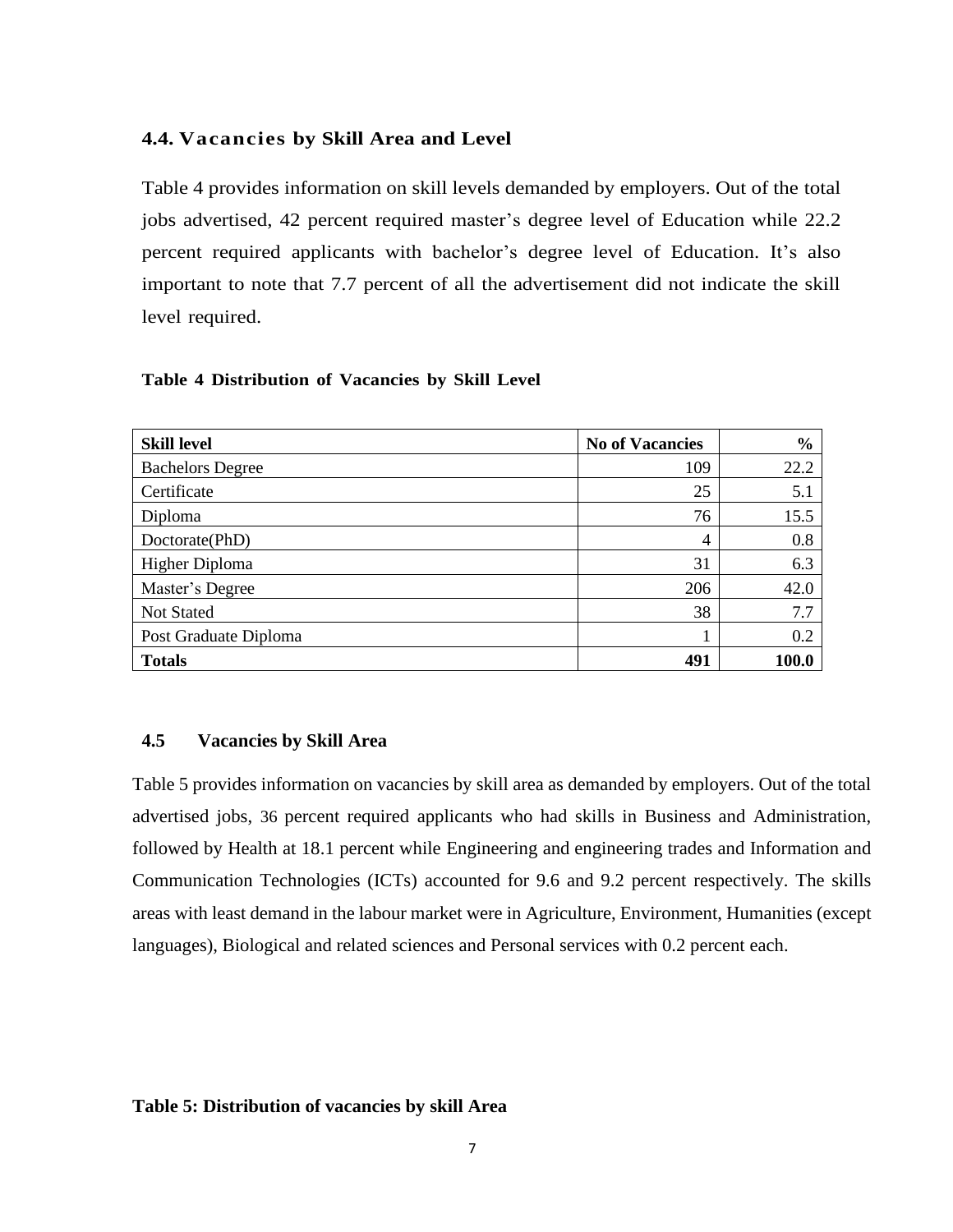| <b>Skill Area</b>                                 | NO. of<br><b>Vacancies</b> | Percent |
|---------------------------------------------------|----------------------------|---------|
| Agriculture                                       | 1                          | 0.2     |
| Architecture and construction                     | $\overline{2}$             | 0.4     |
| Arts                                              | 6                          | 1.2     |
| Business and administration                       | 177                        | 36.0    |
| Education                                         | 15                         | 3.1     |
| Environment                                       | 1                          | 0.2     |
| Health                                            | 89                         | 18.1    |
| Humanities (except languages)                     | $\mathbf{1}$               | 0.2     |
| Information and Communication Technologies (ICTs) | 45                         | 9.2     |
| Journalism and information                        | 3                          | 0.6     |
| Languages                                         | 5                          | 1.0     |
| Law                                               | 13                         | 2.6     |
| Mathematics and statistics                        | $\overline{2}$             | 0.4     |
| Personal services                                 | 1                          | 0.2     |
| Personal skills and development                   | 6                          | 1.2     |
| Physical sciences                                 | 4                          | 0.8     |
| Security services                                 | $\overline{2}$             | 0.4     |
| Social and behavioural sciences                   | 29                         | 5.9     |
| <b>Transport services</b>                         | 41                         | 8.4     |
| Biological and related sciences                   | 1                          | 0.2     |
| Engineering and engineering trades                | 47                         | 9.6     |
| <b>TOTAL</b>                                      | 491                        | 100.0   |

## <span id="page-13-0"></span>**4.6 Vacancies by County and Skill Level**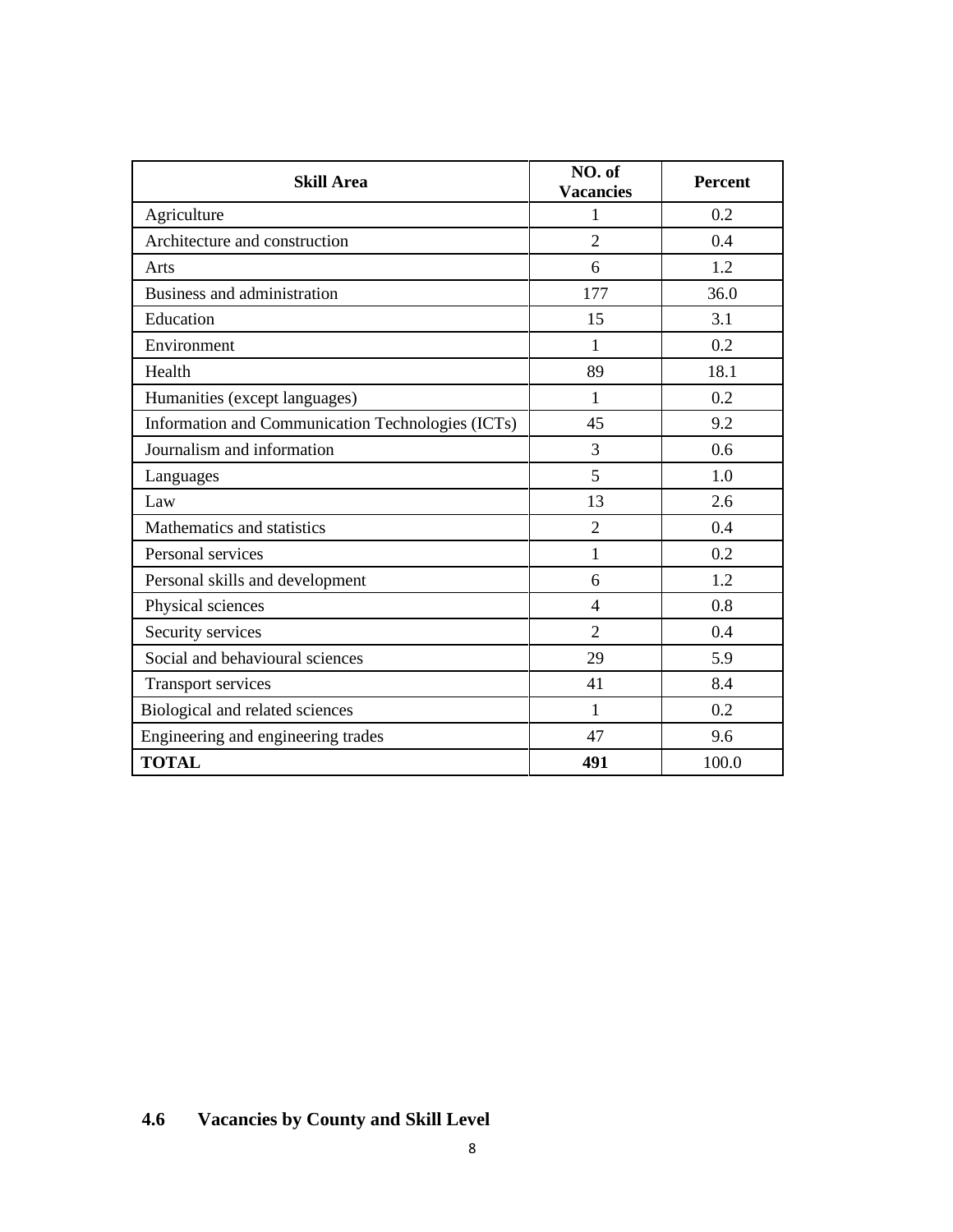Table 6 shows the number of vacancies by County and Skill Level. Vacancies advertised were analyzed on the basis of the County where the vacancy arose and the skill level into which the job belongs. From the analysis, there were 491 vacancies advertised in all Counties. Nairobi County had the highest number of advertised vacancies at 64.8 percent. Out of which the majority had a masters degree accounting for 56.3 percent followed by bachelors at 23.9 percent and certificate at 6.6 percent.

N/B: Jobs captured under Nairobi county also included adverts from the national government, multinational agencies and organizations with headquarters in Nairobi. Other counties accounted for 6 per cent of the job advertisements. For detailed analysis on vacancies by Counties and Major Occupational Group.

|                    | Skill level    |              |                |                  |              |                |              |                | percent        |         |
|--------------------|----------------|--------------|----------------|------------------|--------------|----------------|--------------|----------------|----------------|---------|
| County             | PhD            | PGD          | Masters        | <b>Bachelors</b> | <b>HDiP</b>  | Diploma        | Cert.        | Not Stated     | <b>TOTAL</b>   |         |
| <b>BARINGO</b>     |                |              |                | $\overline{7}$   |              |                | $\mathbf{1}$ |                | 8              | 1.6     |
| <b>UASIN GICHU</b> |                |              |                | $\mathbf{1}$     |              |                |              |                | 1              | 0.2     |
| <b>EMBU</b>        |                |              |                |                  |              |                |              | $\overline{2}$ | $\overline{2}$ | 0.4     |
| <b>HOMABAY</b>     |                |              |                | 1                |              |                |              |                | $\mathbf{1}$   | 0.2     |
| <b>ISIOLO</b>      |                |              | 1              |                  |              |                |              |                | $\mathbf{1}$   | 0.2     |
| <b>KAJIADO</b>     |                |              |                |                  | $\mathbf{1}$ | $\overline{3}$ |              |                | 4              | 0.8     |
| <b>KAKAMEGA</b>    |                |              | 12             | $\overline{2}$   |              |                | $\mathbf{1}$ | 5              | 20             | 4.1     |
| <b>KERICHO</b>     |                |              |                |                  | $\mathbf{1}$ |                |              |                | 1              | $0.2\,$ |
| <b>KIAMBU</b>      |                |              | $\mathbf{1}$   | $\overline{2}$   |              |                |              |                | 3              | $0.6\,$ |
| kirinyaga          |                |              |                | 3                |              |                |              |                | 3              | 0.6     |
| <b>KISII</b>       |                |              |                | $\sqrt{2}$       |              |                |              |                | $\overline{2}$ | 0.4     |
| <b>KISUMU</b>      |                |              | $\overline{2}$ | 5                |              |                | $\mathbf{1}$ | 17             | 25             | 5.1     |
| <b>KITUI</b>       | 1              |              | 3              |                  |              |                |              |                | $\overline{4}$ | 0.8     |
| <b>MACHAKOS</b>    |                |              | $\mathbf{1}$   | $\overline{2}$   |              |                |              |                | 3              | 0.6     |
| <b>MERU</b>        |                |              |                | 1                |              |                |              |                | 1              | 0.2     |
| <b>MOMBASA</b>     |                |              | 3              | 3                |              | $\overline{2}$ |              |                | 8              | 1.6     |
| <b>NAIROBI</b>     | $\overline{2}$ | 1            | 179            | 76               | 14           | 16             | 21           | 8              | 318            | 64.8    |
| <b>NAKURU</b>      | 1              |              | 3              |                  |              |                |              |                | $\overline{4}$ | $0.8\,$ |
| <b>NANDI</b>       |                |              |                | $\overline{4}$   |              |                |              | 5              | 9              | 1.8     |
| <b>LAIKIPIA</b>    |                |              |                |                  |              |                | $\mathbf{1}$ |                | $\overline{2}$ | 0.4     |
| <b>NYERI</b>       |                |              |                |                  | 15           | 55             |              |                | 70             | 14.3    |
| <b>SIAYA</b>       |                |              | 1              |                  |              |                |              |                | 1              | 0.2     |
| <b>Grand Total</b> | $\overline{4}$ | $\mathbf{1}$ | 206            | 109              | 31           | 76             | 25           | 38             | 491            | 100.0   |
| percent            | 0.8            | 0.2          | 42.0           | 22.2             | 6.3          | 15.5           | 5.1          | 7.7            | 100.0          |         |

**Table 6: vacancies by county and skill level**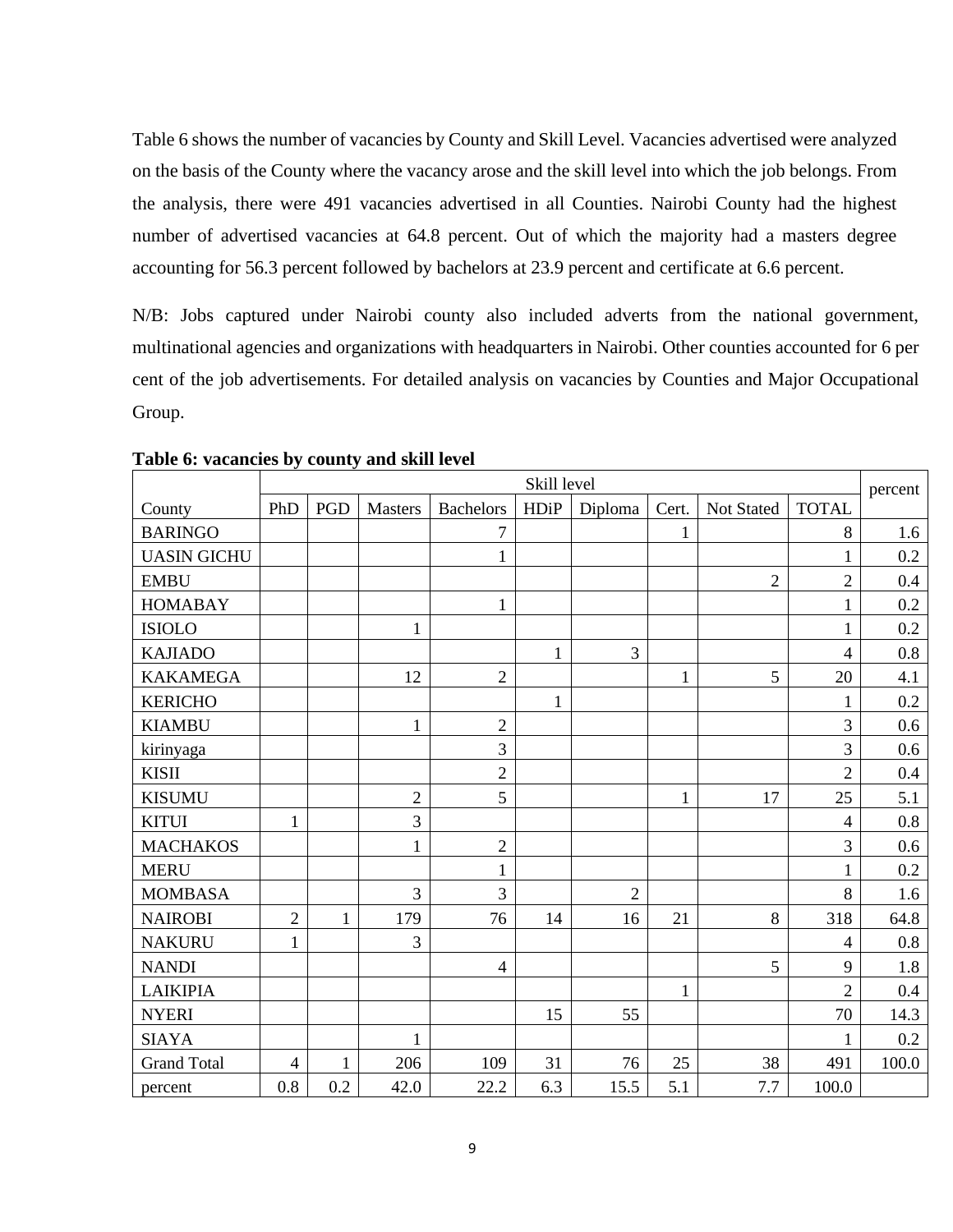## <span id="page-15-0"></span>**5.0. JOB OPPORTUNITY INDEX (JOI).**

A job opportunity index is a statistical value that indicates a change in numberof jobs advertised in a given period of time in reference to an established baseline. When the number is below the baseline, it implies that the jobs advertised were fewer while when the index is above the baseline, it implies that jobs advertised were more.

#### <span id="page-15-1"></span>**5.1. Job Opportunity Indices in all Economic Activities**

Table 7 presents job opportunity indices for the period April to June, 2021. Arts, Entertainment and Recreation sector recorded the highest job creation with an index of 2400 followed by; Other Service Activities sector with an index of 1033 and Transportation and Storage sub sector with an index of 729.

Overall there was a general growth in the number of vacancies reported with Job Opportunity Index of 27 as compared to the last quarter which had 15

It's also important to note that a number of economic sectors reported no growth. These were: Mining and Quarrying, Electricity, Gas, Steam and Air Conditioning Supply, Water Supply; Sewerage, Waste Management and Remediation.

| <b>ISIC</b><br>Code | <b>Economic Activity</b>                                                | <b>Sept</b><br>2019 | <b>Dec</b><br>2019 | March,<br>2020 | June,<br>2020 | <b>DEC</b><br>2020 | <b>MARCH</b><br>2021 | <b>JUNE</b><br>2021 |
|---------------------|-------------------------------------------------------------------------|---------------------|--------------------|----------------|---------------|--------------------|----------------------|---------------------|
| $\mathbf{A}$        | Agriculture, Forestry and Fishing                                       | 4                   | 42                 | 189            | 14125         | 67                 | 72                   | 327                 |
| $\mathbf B$         | Mining and Quarrying                                                    | 200                 | $\theta$           | $\Omega$       | 100           | 100                | $\Omega$             | $\overline{0}$      |
| $\mathcal{C}$       | Manufacturing                                                           |                     | 17                 | 187            | $\Omega$      | $\Omega$           | 6                    | $\boldsymbol{0}$    |
| D                   | Electricity, Gas, Steam and Air<br><b>Conditioning Supply</b>           | 75                  | $\mathbf{0}$       | $\theta$       | $\Omega$      | $\theta$           | $\Omega$             | $\theta$            |
| E                   | Water Supply; Sewerage, Waste<br>Management and Remediation             | 50                  | 15                 | 950            | 345           | 45                 | $\Omega$             | $\Omega$            |
| F                   | Construction                                                            | 4                   | 9                  | 300            | $\Omega$      | $\Omega$           | 43                   | 86                  |
| G                   | Wholesale and Retail Trade; Repair of<br>Motor Vehicles and Motorcycles | 17                  | 9                  | $\Omega$       | $\Omega$      | $\overline{0}$     | $\overline{4}$       | $\Omega$            |
| H                   | <b>Transportation and Storage</b>                                       | 15                  |                    | 1500           | 167           | 22                 | 212                  | 729                 |
|                     | Accommodation and Food Service<br>Activities                            | 5<br>חז             | 15                 | 200            | $\Omega$      | $\overline{0}$     | 141                  | 67                  |

<span id="page-15-2"></span>**Table 4: Job Opportunity Indices by Economic Activity**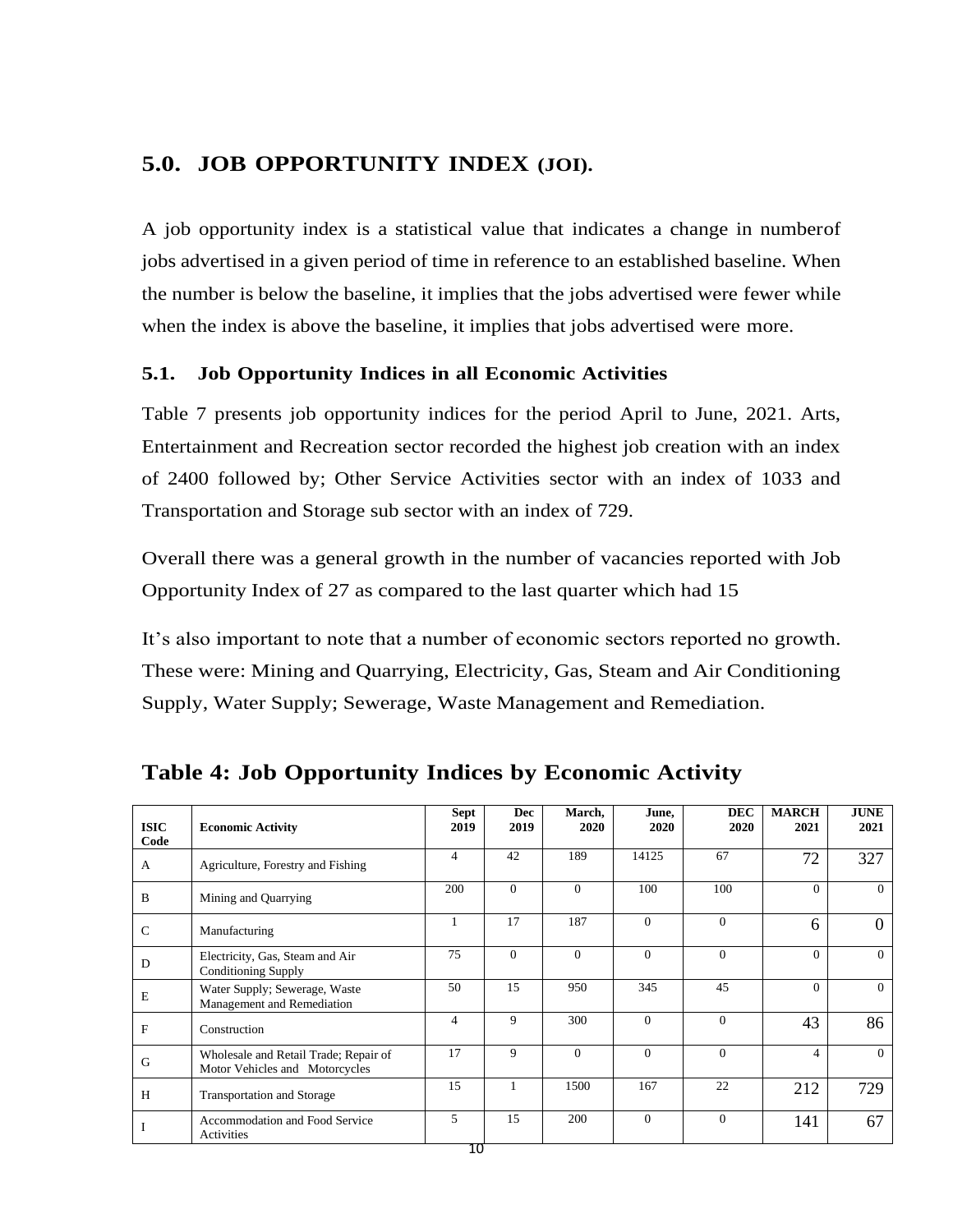| J            | Information and Communication                                           | 79       | 59       | 96       | $\Omega$       | 50             | 39             | 19           |
|--------------|-------------------------------------------------------------------------|----------|----------|----------|----------------|----------------|----------------|--------------|
| K            | Financial and Insurance Activities                                      | 4        | 30       | 99       | 386            | 229            | 21             | 49           |
| L            | <b>Real Estate Activities</b>                                           | $\Omega$ | $\Omega$ | $\Omega$ | $\Omega$       | $\Omega$       | 60             | 40           |
| M            | Professional, Scientific and Technical<br>Activities                    | 21       | 5        | 1100     | $\Omega$       | $\Omega$       | 25             | $\Omega$     |
| $\mathbf N$  | Administrative and Support Service<br><b>Activities</b>                 | 31       | 996      | 235      | 61             | $\overline{4}$ | 11             | 45           |
| $\mathbf{O}$ | Public Administration and Defense;<br><b>Compulsory Social Security</b> | 30       | 406      | 413      | 329            | 157            | 9              | $\mathbf{1}$ |
| $\mathbf{P}$ | Education                                                               | 31       | 24       | 5        | 65             | 5              | 15             | 47           |
| Q            | Human Health and Social Work Activities                                 | 37       | 42       | 124      | $\overline{c}$ | $\overline{c}$ | 134            | 131          |
| $\mathsf{R}$ | Arts, Entertainment and Recreation                                      | 10       | 80       | 50       | 80             | $\Omega$       | 120            | 2400         |
| S            | <b>Other Service Activities</b>                                         | 19       | 77       | 562      | $\Omega$       | 20             | 19             | 1033         |
| T            | Activities of Households as Employers;                                  | $\Omega$ | $\Omega$ | $\Omega$ | $\Omega$       | $\Omega$       | $\mathfrak{2}$ | $\Omega$     |
| U            | Activities of Extraterritorial Organizations<br>and Bodies              | 11       | 5        | 8921     | 28250          | 167            | $\overline{2}$ | $\theta$     |
|              | <b>Total</b>                                                            | 26       | 199      | 44       | 54             | 11             | 15             | 27           |

#### <span id="page-16-0"></span>**5.2. Job Opportunity Indices by Occupation**

Table 8 shows that the highest growth in the reference period was reported in Plant and Machine Operators and Assemblers Major Occupational group which had the highest number of jobs demanded with an index of 148 for the period April to June, 2021 followed by Craft and Related Trades Workers with an index of 133, while Skilled Farm, Fishery,